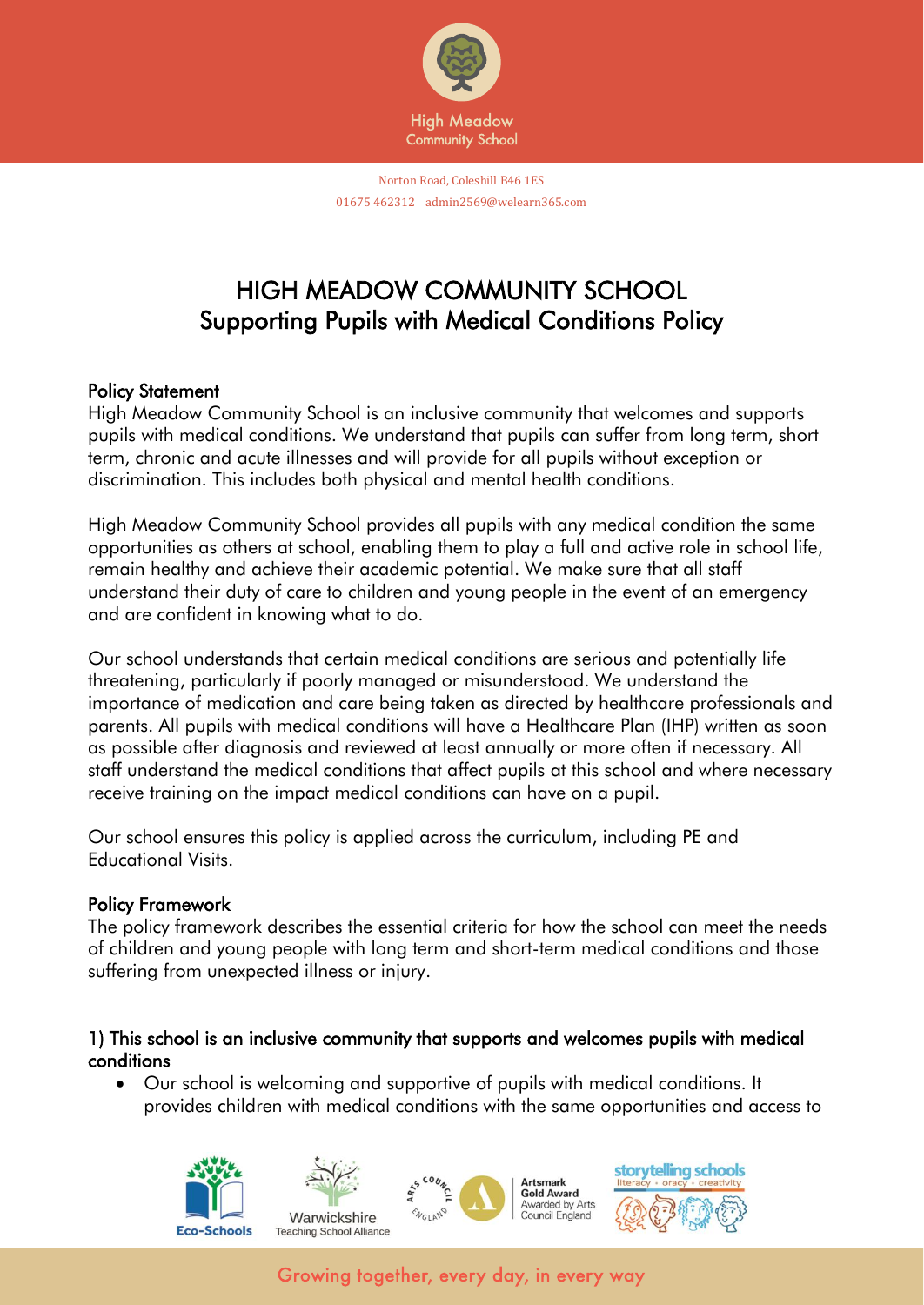

activities (both school based and out of school) as other pupils. No child will be denied admission or prevented from taking up a place in this school because arrangements for their medical condition have not been made.

- Our school will listen to the views of pupils and parents.
- Pupils and parents feel confident in the care they receive from this school and the level of care that meets their needs.
- Our school will ensure all pupils joining at normal transition times will have arrangements in place to manage their medical condition by the beginning of that term. Any pupil joining the school mid-term will have arrangements in place within no longer than two weeks.
- Staff understand the medical conditions of pupils at this school and that they may be serious, adversely affect a child's quality of life and impact on their ability to learn.
- All staff understand their duty of care to children and young people and know what to do in the event of an emergency.
- The whole school and local health community understand and support the medical conditions policy.
- Our school understands that all children with the same medical condition will not have the same needs.
- The school recognises that duties in the Children and Families Act 2014 (England only) and the Equality Act (England, Wales and Scotland) relate to children with disability or medical conditions is anticipatory. This school understands that some children who have medical conditions may also have disabilities and / or special educational needs and this policy may be read in conjunction with the school's SEND policy, the SEND code of practice and the SEND Information Report 2014.

### 2) All staff understand and are trained in what to do in an emergency situation at school

- All school staff, including temporary or supply staff are aware of the medical conditions at this school and understand their duty of care to pupils in an emergency.
- All staff receive training in what to do in an emergency and this is refreshed every three years.
- All staff are familiar with normal procedures for avoiding infection and follow basic hygiene procedures. Staff have access to protective clothing and suitable disposable equipment to safely deal with spillages of blood or other bodily fluids, including the changing of dressings.
- All children with a medical condition at this school have an individual Healthcare Plan (IHP), which explains what help they will need in an emergency. The IHP will accompany a pupil should they need to attend hospital.

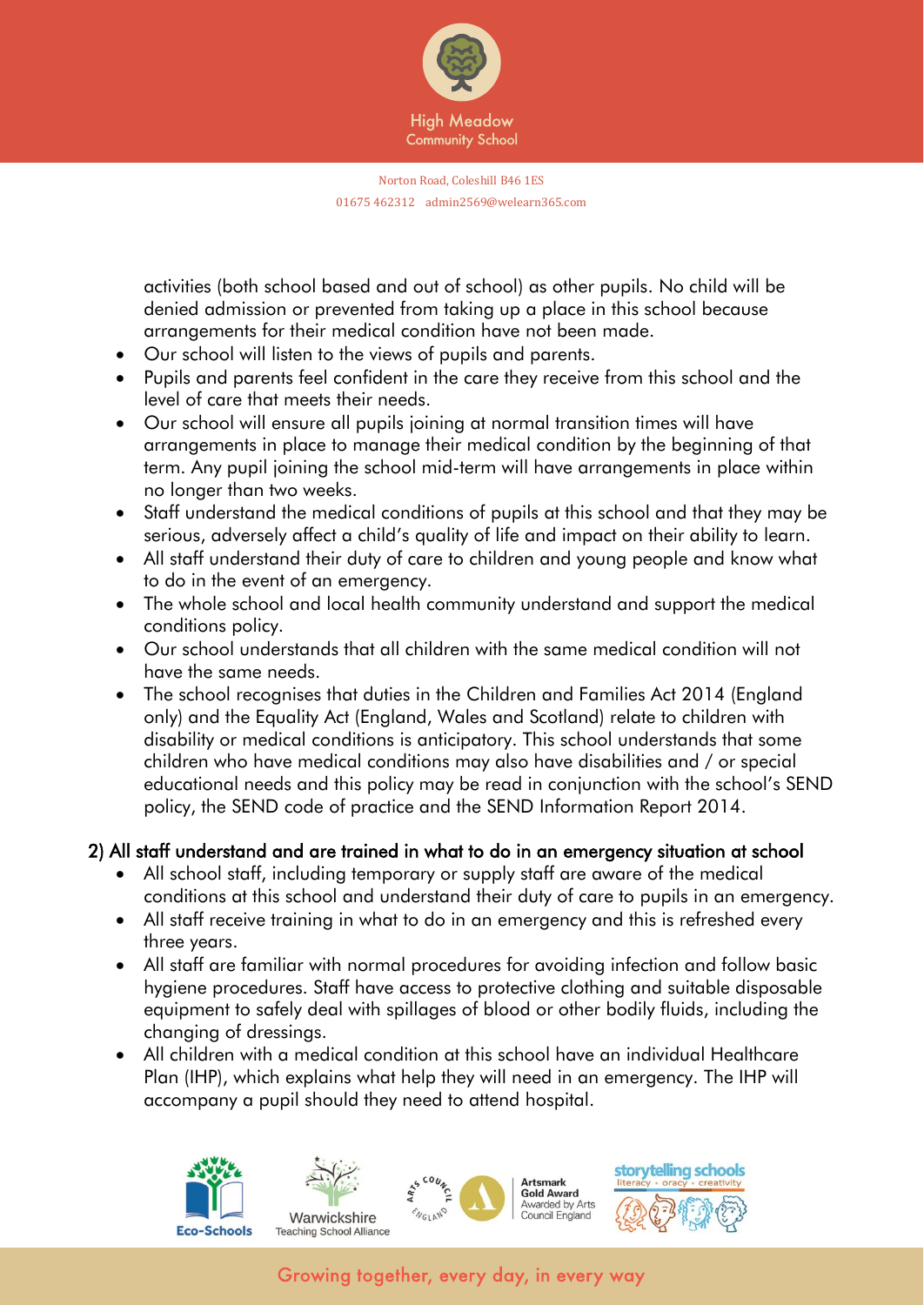

- Parental permission will be sought and recorded in the IHP with emergency care settings. IHPs should be developed in the context of assessing and managing risks to the pupil's education, health and social wellbeing and to minimise disruption. IHPs should consider:
	- o The medical condition, its trigger, signs, symptoms and treatment.
	- o The pupil's resulting needs, including medication (its side-effects and storage) and other treatments, dose, time, facilities, equipment, testing, dietary requirements and environmental issues.
	- o Specific support for the pupil's educational, social and emotional needs, for example how absences will be managed, requirements for extra time to complete work, rest periods or additional support including counselling.
	- o The level of support needed, including in emergencies. If a child is selfmanaging their own medication, this should be clearly stated with arrangements for monitoring.
	- o Who will provide this support, their training needs, expectations of their role and confirmation their proficiency to provide support for the pupil's medical needs from a healthcare professional.
	- o Who in school needs to be aware of the child's condition and the support required.
	- o Written permission from parents and the head teacher for medication to be administered.
	- o Separate arrangements or procedures required for school trips or other school activities outside the normal school timetable that will ensure the pupil can participate, e.g. risk assessments.
	- o Where confidentiality issues are raised by the parent or pupil, the designated individuals to be entrusted with information about the child's condition.
	- o What to do in emergency, including who to contact and contingency arrangements.

# 3) All staff understand and are trained in the school's general emergency procedures

- All staff know what action to take in an emergency and receive updates at least yearly. Training needs will be identified and discussed as part of the school's appraisal process. Training is provided at least annually, and as required throughout the year for supporting pupils with medical needs.
- Any member of staff providing support to a pupil with medical needs will receive suitable training.
- If a pupil needs to attend a hospital, a member of staff (preferably known to the child) will stay with them until a parent or carer arrives.







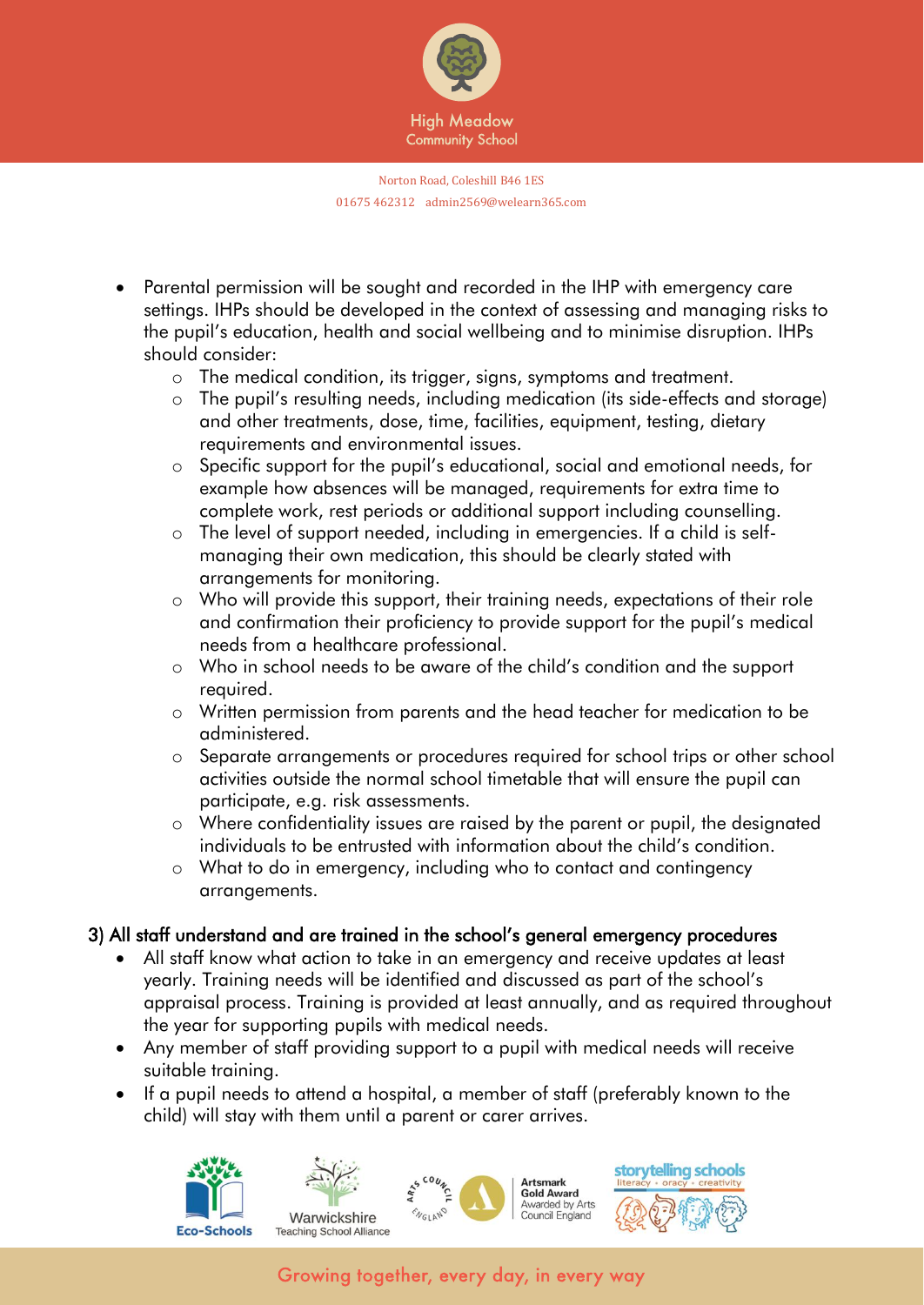

• A member of staff may also accompany a child taken to hospital by ambulance. A member of staff must not take a pupil to hospital in their own car, unless agreed by the Chair of Governors.

### 4) Our school has clear guidance on providing care and support and administering medication at school.

- Our school understands the importance of medication being taken and care received as detailed in the pupil's IHP.
- Our school will make sure that there are staff who have been trained to administer the medication and meet the care needs of an individual child. This school will ensure there are sufficient members of staff trained to cover any absences, staff turnover and other contingencies. The school's governing body has made sure that there is the appropriate level of insurance and liability cover in place.
- Children at this school will not administer their own medication, unless they have received appropriate training, and it is the wish of the pupil and their parent. This will be recorded on their IHP. A member of staff must be present to supervise and be prepared to intervene if necessary to ensure the child's health and safety are not compromised. Whilst pupils will be encouraged to keep themselves healthy, and selfcare is promoted, this school recognises that some pupils' needs may be complex and some medical conditions can be fatal if not managed well.
- This school will make sure that a trained member of staff is available to accompany a pupil with a medical condition on an off-site educational visit and the needs of the pupil, associated risks and how these are managed will be included in the risk assessment for the visit.
- Parents at this school understand that they should let the school know immediately if their child's needs change and provide enough information to ensure their needs are met.

# 5) This school has clear guidance on the storage of medication and equipment at school.

• Our school makes sure that all staff understand what constitutes an emergency for an individual child and makes sure that emergency medication / equipment is readily available wherever the child is in the school and on off-site activities, and is not locked away. Children at this school know to ask any member of staff and that they may have immediate access to their medication when required. In this school medications are stored safely in the Grab Bag in the school office or the staffroom fridge if required to be stored at a controlled temperature.

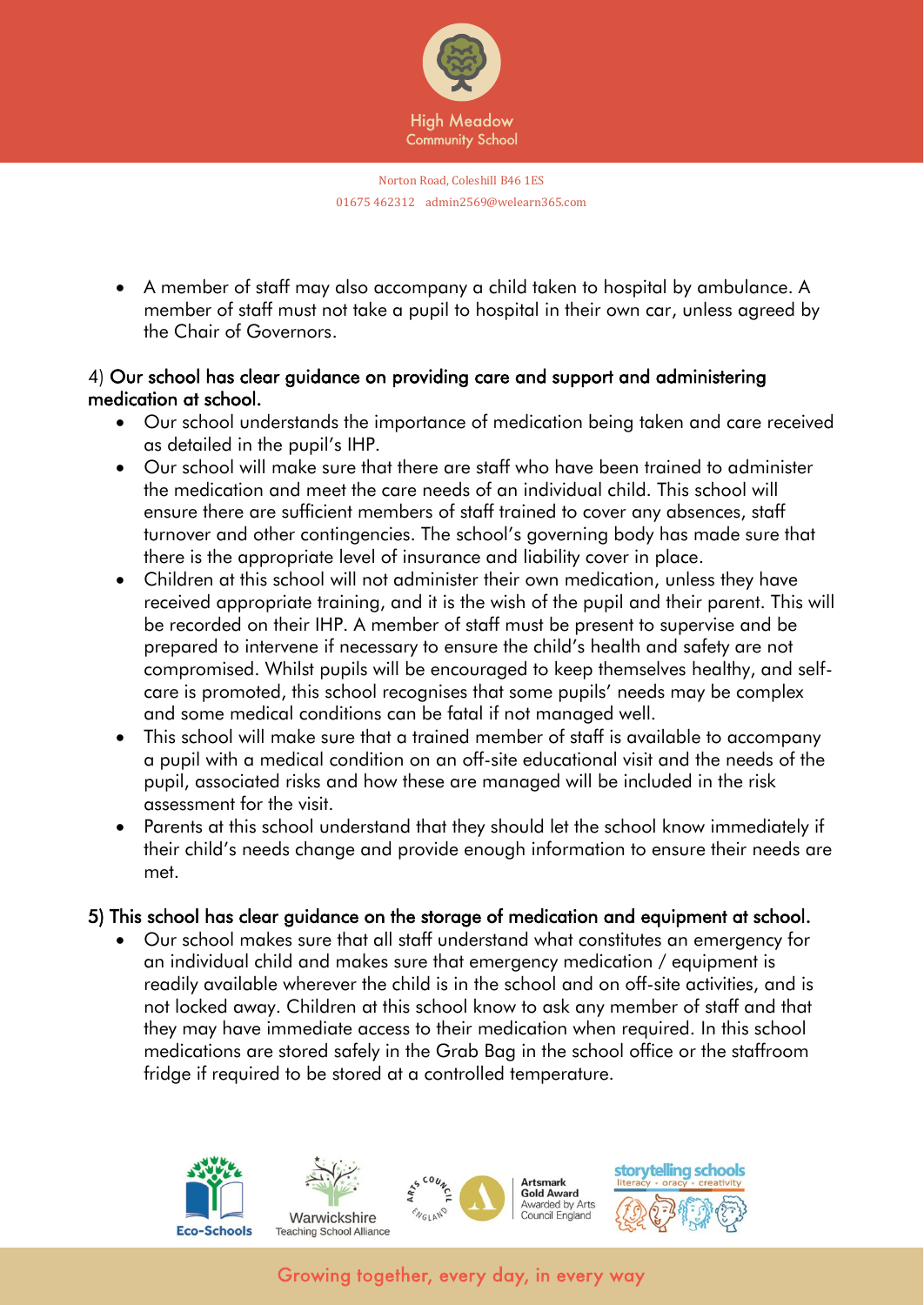

- Our school will store medication that is in date and labelled in its original container. The exceptions to this are insulin and adrenalin (auto-injector), which although must still be in date, will generally be supplied in an injector pen or pump. Medication will only be accepted where it is in its original container, complete with dispensing label including the child's name and instructions for administering from a qualified healthcare professional.
- Our school disposes of needles and other sharps in line with local policies. Sharps boxes are held securely at school and will accompany a child on off-site visits. They are collected and disposed of in line with local authority procedures.

# 6. This school has clear guidance about record keeping

- Parents at our school are asked if their child has any medical conditions on the admissions form
- Our school uses an IHP to record the support an individual pupil needs around their medical condition. The IHP is developed with the pupil (where appropriate), parent, school staff, specialist nurse (where appropriate), and relevant healthcare services.
- Our school has a centralised register of IHPs, and an identified member of staff who has responsibility for this register.
- IHPs are reviewed regularly, at least every year or whenever the pupil's needs change.
- The pupil (where appropriate), parents, specialist nurse (where appropriate), and relevant healthcare services hold a copy of the IHP.
- This school makes sure that the pupil's confidentiality is protected.
- This school seeks permission from parents before sharing medical information with any other party.
- If appropriate, this school meets with the pupil (where appropriate), parent, specialist nurse (where appropriate), and relevant healthcare services prior to any day visit to discuss and make a plan for any extra care requirements that may be needed. This is recorded on the pupil's IHP which will accompany them on the visit.
- Our school keeps an accurate record of all medication administered, including the dose, time, date and supervising staff.
- Our school makes sure that all staff providing support to a pupil have received suitable training and ongoing support, to make sure they have the confidence to provide the necessary support and that they fulfil the requirements set out in the pupil's IHP. This should be provided by the specialist nurse / school nurse / other suitably qualified healthcare professional and / or parent. The specialist nurse / school nurse / other suitable qualified healthcare professional will confirm their

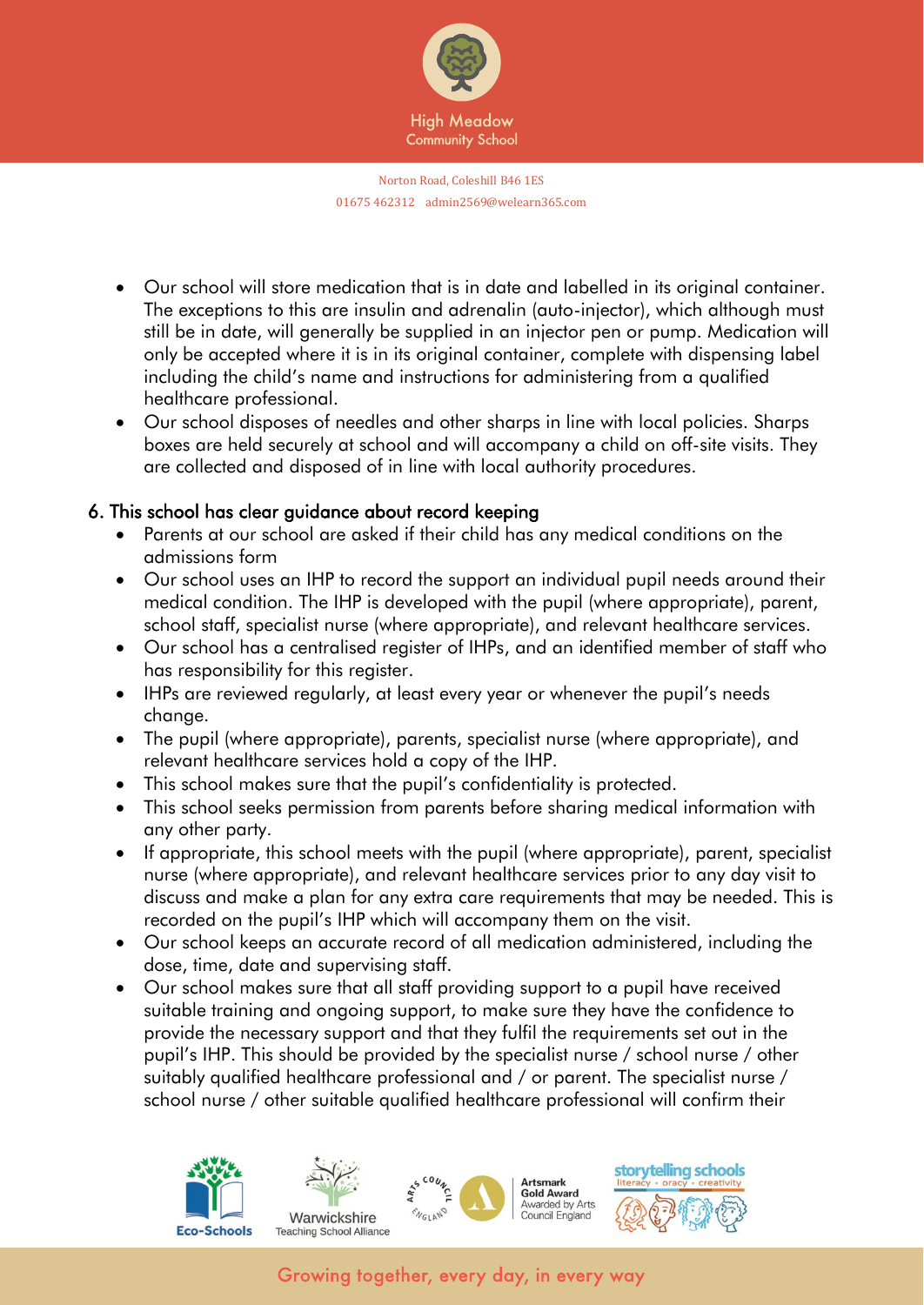

competence, and this school keeps an up-to-date record of training undertaken and by whom.

## 7. This school ensure that the whole school environment is inclusive and favourable to pupils with medical conditions. This includes the physical environment, as well as social, sporting and educational activities.

- Our school is committed to providing a physical environment accessible to pupils with medical conditions. This school is also committed to an accessible environment for out of school activities.
- Our school makes sure the needs of pupils with medical conditions are adequately considered to ensure their involvement in structured and unstructured activities, including extended school activities.
- All staff are aware of the potential social problems that pupils with medical conditions may experience and use this knowledge, alongside the school's antibullying policy, to help prevent and deal with any problems. They use opportunities such as PSHE and science lessons to raise awareness of medical conditions to help promote a positive environment.
- Our school understands the importance of all pupils taking part in physical activity and that all relevant staff make appropriate adjustments to physical activity sessions to make sure they are accessible to all pupils. This includes out of school clubs etc.
- Our school understands that all relevant staff are aware that pupils should not be forced to take part in activities if they are unwell. They should also be aware of pupils who have been advised to avoid / take special precautions during activity, and the potential triggers for a pupil's medical condition when exercising and how to minimise these.
- Our school makes sure that pupils have the appropriate medication / equipment / food available during physical activity.
- This school makes sure that pupils with medical conditions can participate fully in all aspects of the curriculum and enjoy the same opportunities at school as any other child, and that appropriate adjustments and extra support are provided.
- All staff understand that frequent absences, or symptoms, such as limited concentration and frequent tiredness, may be due to a pupil's medical condition.
- Our school will not penalise pupils for their attendance if their absence relates to their medical condition. Following absence, reintegration back into school will be properly supported so pupils with medical conditions fully engage with learning and do not fall behind when they are unable to attend. Short term absences, including

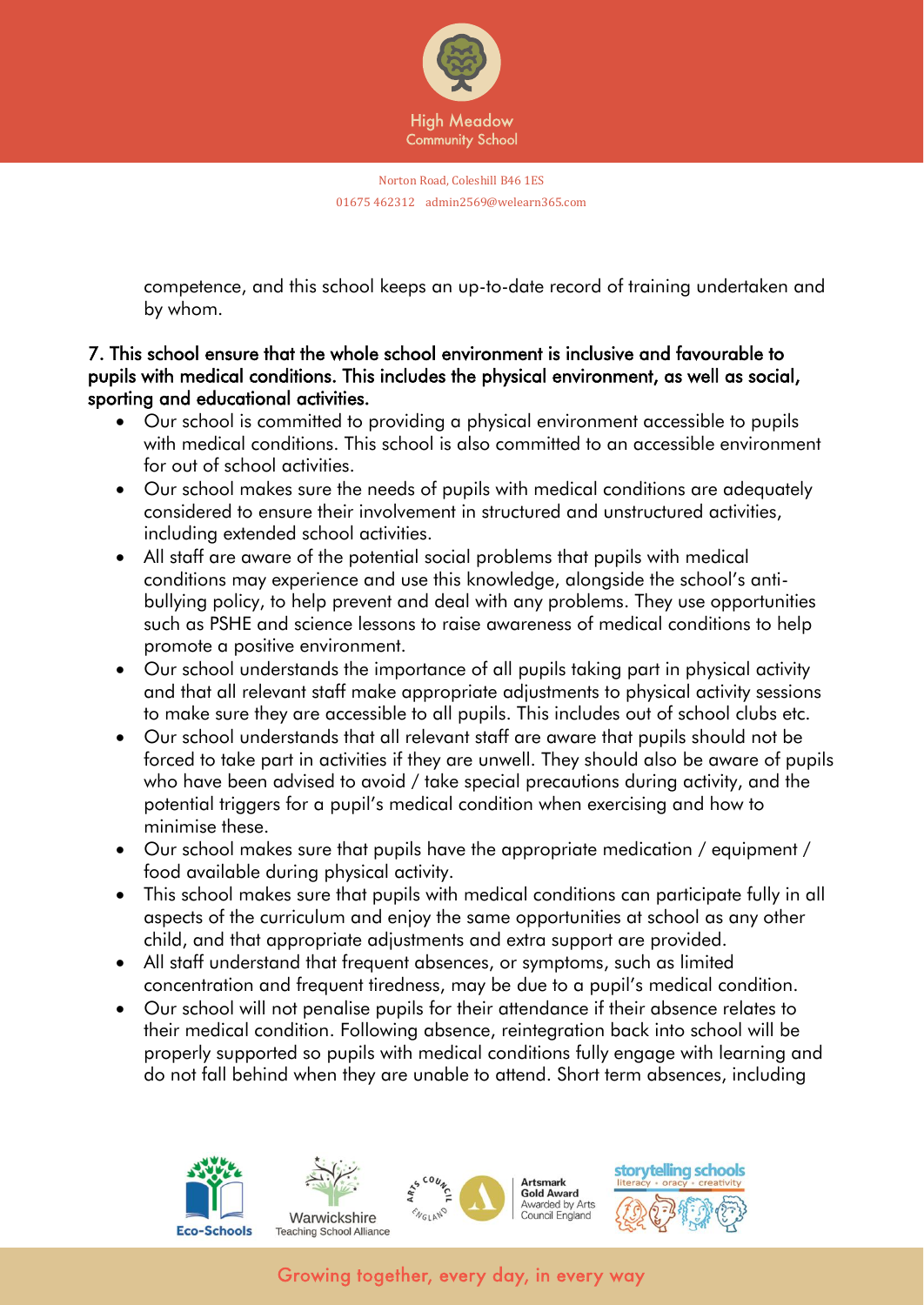

those for medical appointments are effectively managed as per the school's attendance policy.

- Our school will refer pupils with medical conditions who are finding it difficult to keep up educationally to the SENCo who will liaise with the pupil (where appropriate), parent and the pupil's healthcare professional.
- Pupils at this school learn what to do in an emergency.
- Our school makes sure that a risk assessment is carried out before any out of school educational visit. The needs of pupils with medical conditions are considered during this process and plans are put in place for any additional medication, equipment or support that may be required.
- Our school is aware of the common triggers that can make common medical conditions worse or can bring on an emergency. This school is actively working towards reducing or eliminating these health and safety risks.
- Our school is committed to identifying and reducing triggers both at school and the triggers for pupils on out of school visits.
- School staff are given training and written information on medical conditions which includes avoiding / reducing exposure to common triggers. It has a list of the triggers for pupils with medical conditions at this school.
- The IHP details an individual pupil's triggers and details how to make sure the pupil remains safe during the whole school day and on out of school activities. Risk assessments are carried out on all out of school activities, taking into account the needs of pupils with medical conditions.
- The school reviews all medical emergencies and incidents to see how they could be avoided, and changes school policy according to these reviews.

9. Each member of the school and health community knows their roles and responsibilities in maintaining and implementing an effective medical conditions policy.

- This school works in partnership with all relevant parties including the pupil (where appropriate), parent, governing body, staff, healthcare professionals to ensure that the policy is planned, implemented and maintained successfully.
- The governing body should ensure parents are aware of the school's complaints policy and procedures should they be dissatisfied with the support provided to their child.

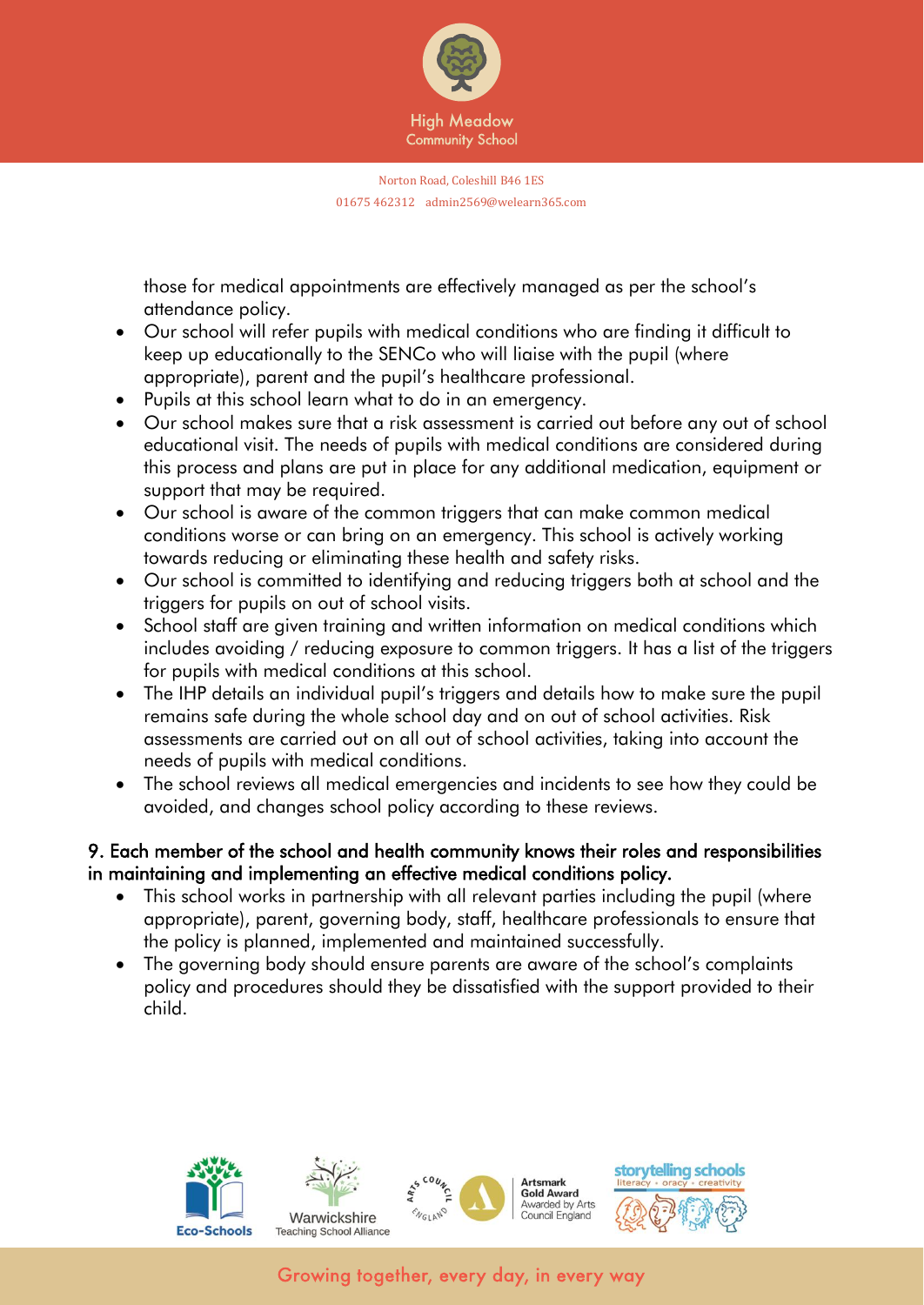

## 10. The medical conditions policy is regularly reviewed, evaluated and updated. Updates are produced every year.

• In evaluating this policy, this school seeks feedback from stakeholders including pupils, parents, school healthcare professionals, specialist nurses and other relevant healthcare professionals, school staff, local emergency care services and the governors. The views of pupils with medical conditions are central to the evaluation process.

Reviewed : January 2022 Date for Review: January 2023